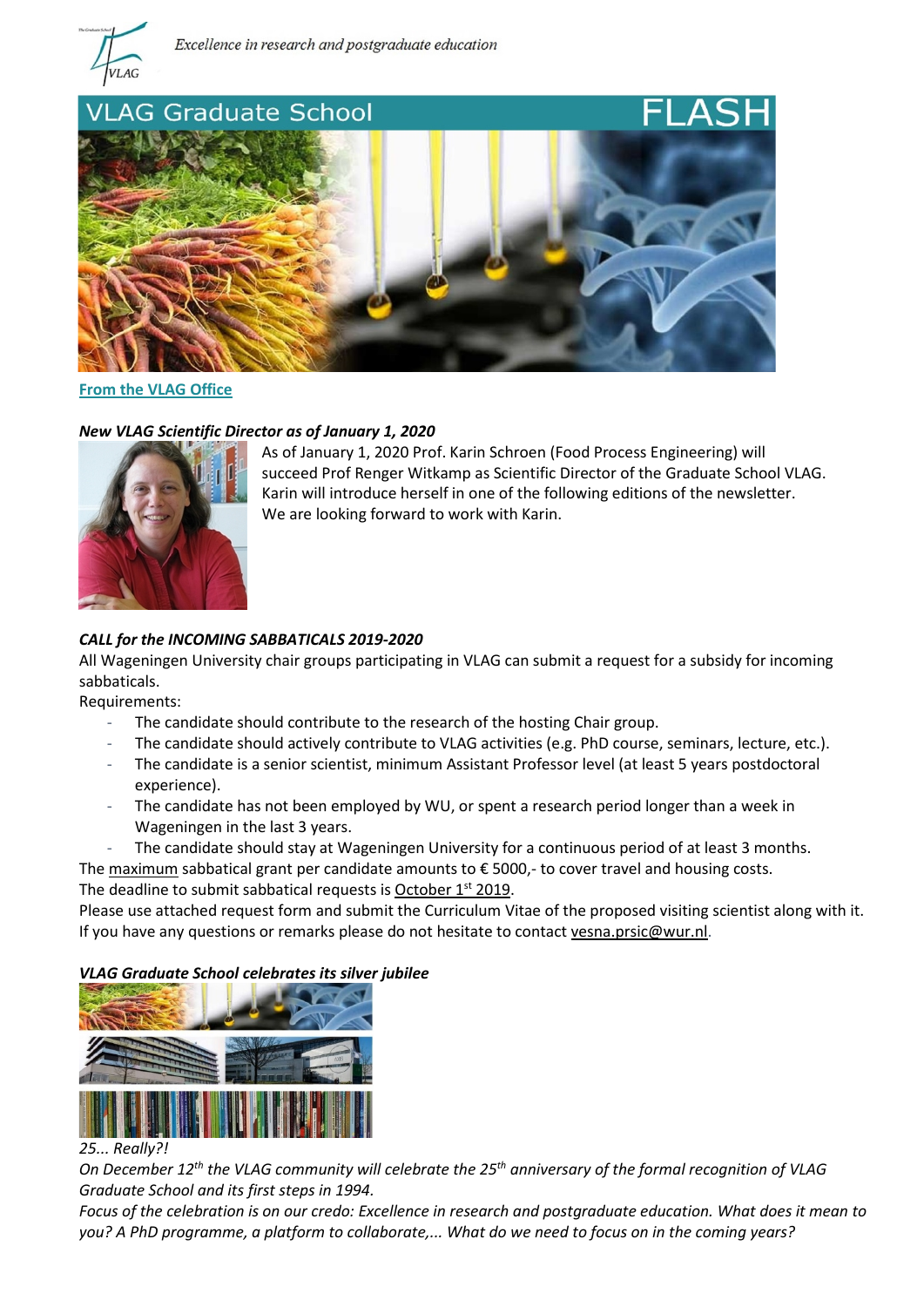*We have invited the VLAG PhD council and two VLAG alumni, Dr Martine Alles (Danone) and Prof. Thijs Ettema (WUR), to trigger the discussion, reflect upon their experience, ... Our current and future scientific director will dwell upon their views on and ambitions for the Graduate School.*

# **WHEN:** *Thursday, 12 December 2019*

*13.30 h Start programme 17.30 h Food & Drinks 20.00 h VLAG PhD Party* **WHERE:** *De Dreijen Campus where it all started!*

*We warmly welcome your ideas to make this a day to remember. Please share your ideas by sending an e-mail to [vlag@wur.nl.](mailto:vlag@wur.nl)*

## **VLAG People**

**Two young VLAG researchers were awarded with NWO grants on their entrepreneurial and innovative research ideas.**

- Novel animal-free proteins Edgar Suarez Garcia
- CRISPR-Cas Medical Diagnostic Jurre Steens

For more information about the Take-Off programme click [here.](https://www.nwo.nl/onderzoek-en-resultaten/programmas/take-off)

## **3 Veni grants awarded for VLAG researchers**

- The wisdom of plants: Blocking pathogen's emergency exit to restore antimicrobial efficiency Carla Araya-Cloutier
- Tuning the test to the target Gert Salentijn
- Building sustainable C1-routes in a bacterium Nico Claassens

For more information click [here.](https://www.wur.nl/en/newsarticle/Nine-young-WUR-researchers-win-Veni-grants.htm)

## **VLAG Courses**

### **2019**

- 2, 4, 6, 16, 18, 19, 20 Sept[: Rheology course](https://www.vlaggraduateschool.nl/en/courses/course/Rheo19.htm)
- 16-19 Sept[: PhDweek, 44th edition](https://www.vlaggraduateschool.nl/en/courses/General-courses/VLAG-general-courses/VLAG-PhD-week.htm)
- 30 Sept 31 Dec [Advanced Organic Chemistry](https://www.vlaggraduateschool.nl/en/courses/course/AOC20.htm)
- 14-16 Oct: Intestinal Microbiome and Diet
- 21-24 Oct: [Big Data in the Life Sciences](https://www.vlaggraduateschool.nl/en/courses/course/BDA19.htm)
- 14-15 Nov: Masterclass ["Dairy Protein Biochemistry and Proteomics"](http://phd.scitech.au.dk/for-phd-students/courses/scientific-courses/kurser-2019/food-science/dairy-protein-biochemistry-and-proteomics-2019/), Aarhus, DK, directly after the 16th International Symposium on Milk Genomics and Human Health
- 1-6 Dec: [Production and use of food composition data in nutrition](https://www.vlaggraduateschool.nl/en/courses/course/foodcomp2019.htm)
- 2-5 Dec: [PhDweek, 45th edition](https://www.vlaggraduateschool.nl/en/courses/General-courses/VLAG-general-courses/VLAG-PhD-week.htm)

### **2020**

- March: Energy metabolism and body composition
- 16-20 Mar: Bioprocess design (BioTech Delft)
- 28 Apr -1 May: Healthy Food Design

## **Wageningen Graduate Schools (WGS) courses** [Developing my Research Vision f](https://www.wur.nl/en/product/Developing-my-Research-Vision.htm)or Postdocs Dates: 17, 28 October, 11, 21 November, 3, 12 December 2019

For a complete overview of all competence, skills and career development training activities, please click [here.](https://wgs.crs.wur.nl/)

### **Thesis defenses**

For an overview of the forthcoming thesis defenses please visit the [VLAG webpage.](https://www.vlaggraduateschool.nl/en.htm)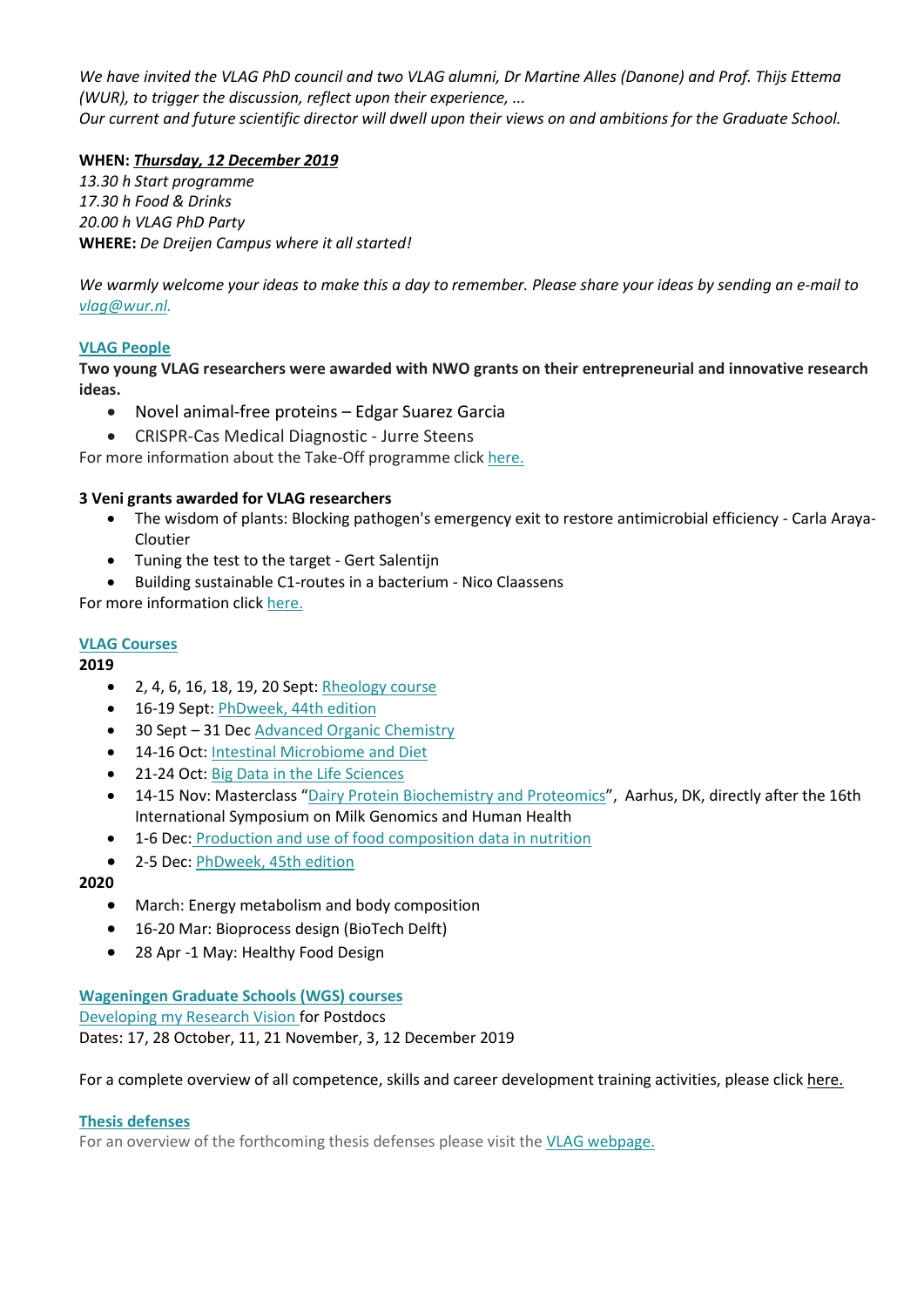



# THE 6TH WPS 2019 -SCIENCE WITH IMPACT

For more information and registration please click [here.](https://wps2019wageningen.wixsite.com/scienceimpact)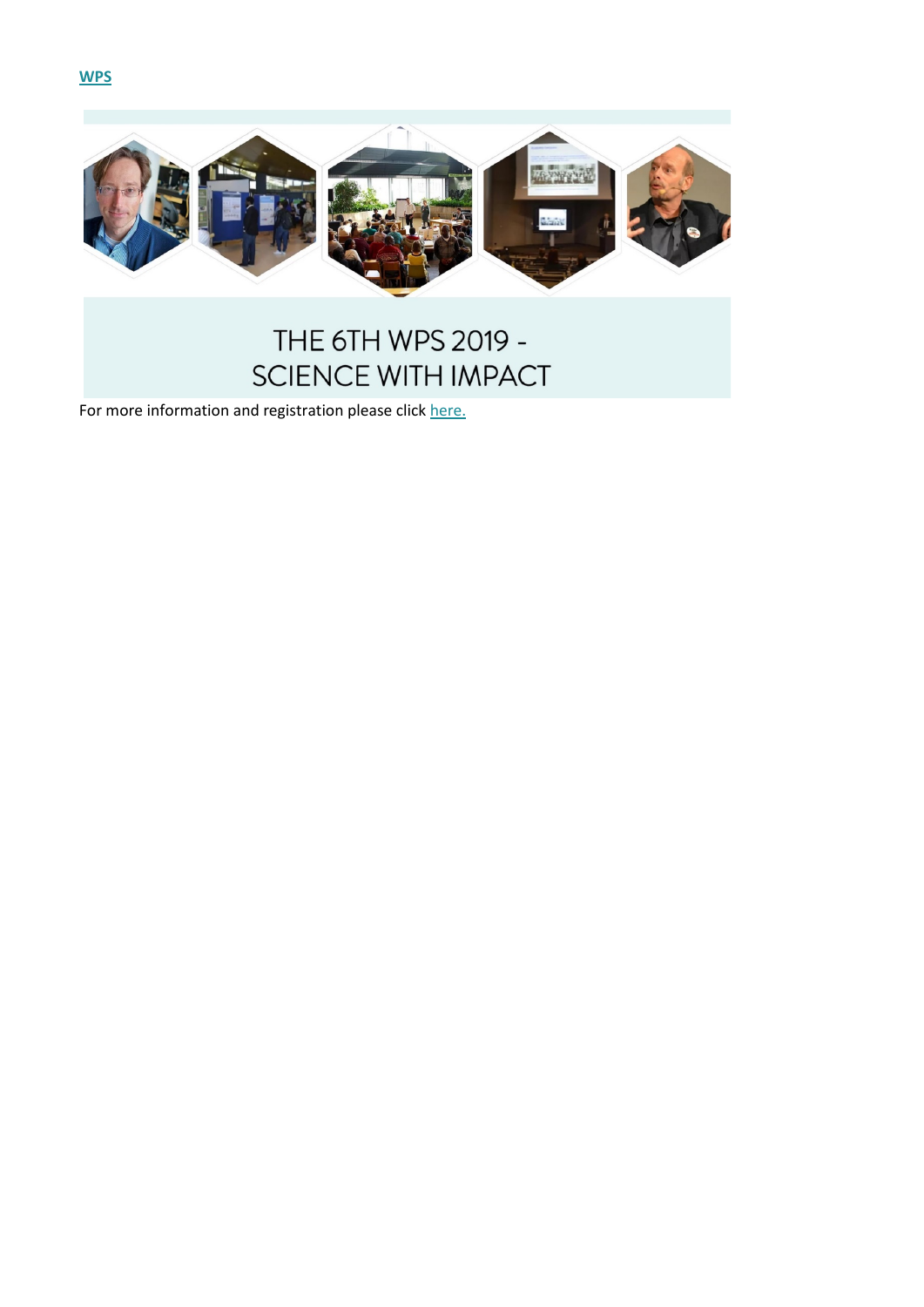#### **Other events**

# **TEDx WageningenUniversity 2019**

21 September 2019 For more information click [here.](https://www.tedxwageningenuniversity.com/)

## **Webinar Multivariate Statistics for Nutrional Sciences**

Organised by the NuGO early Career Network 6 September 2019 at 16.00hrs For more information and registration click [here](http://www.nugo.org/early-career-network-ecn/webinars/webinar-2019-4-september-2019/)**.**

## **Course "Nutrient delivery and impact on human health".**

4-6 November 2019 The course will be addressed to PhD students, post-docs and early career researchers in the food and health area from all Europe. Information on the course is available [here.](http://www.cism.it/courses/E1902/)

## **International Conference Nutrition Disparity and Equity: From Differences to Potential**

Friday, 8 November 2019 Wageningen International Conference Centre Registration for the conference will open in July 2019. Junior scientists (PhDs and postdocs) will be offered the possibility to present their work through pitches and/or oral presentations. The conference will be offered free of charge. For more information click [here.](https://www.wur.nl/en/activity/Nutrition-disparity-and-equity.htm)

## **Life Sciences with Industry 2019 Lorentz workshop**

## 11-15 November 2019, Leiden

During the workshop, 24 participants (especially PhD students and postdocs) will tackle four scientifically challenging and commercially important problems formulated by four companies. To create multi-disciplinary teams, participants will be selected based on their (i) contribution to the case and (ii) motivation to participate. Deadline for registration: Monday September 16, 2019. Participation is free of charge, including hotel accommodation, lunches and three dinners during the workshop. For more information click [here.](https://www.lorentzcenter.nl/lc/web/2019/1199/info.php3?wsid=1199&venue=Snellius)

# **Dutch Chemometrics Society - Masterclass on Data Visualization**

12 November 2019 Bar Beton, Utrecht Central Station For more information and registration click [here.](https://dutchchemometricssociety.nl/events/symposium-2018)

# **Workshop Introduction to Metabolomics**

10-11 December 2019, Wageningen For more information click [here.](https://www.graduateschool-eps.info/events/workshop-advances-in-plant-and-food-metabolomics-2019/)

### **Symposium Advances in Plant and Food Metabolomics**

12 December 2019, Wageningen For more information click [here.](https://www.graduateschool-eps.info/events/symposium-advances-in-plant-and-food-metabolomics/)

### **Grant application course**

16-17 January 2020, Amsterdam During PhD students and postdocs can enhance their academic career prospects by improving their grant writing skills. For more information click [here](https://www.bcfcareer.nl/grant-application-cursus) .

### **Grants**

# **Distinguished Women Scientists Fund 2019**

This travel grant is intended for female postdocs, up to 3 years after obtaining a PhD and residing and working in the Netherlands, who would like to travel abroad within the framework of their research. Applications can be submitted until October 4, 2019. More information can be found [here.](https://www.lnvh.nl/dws-fund)